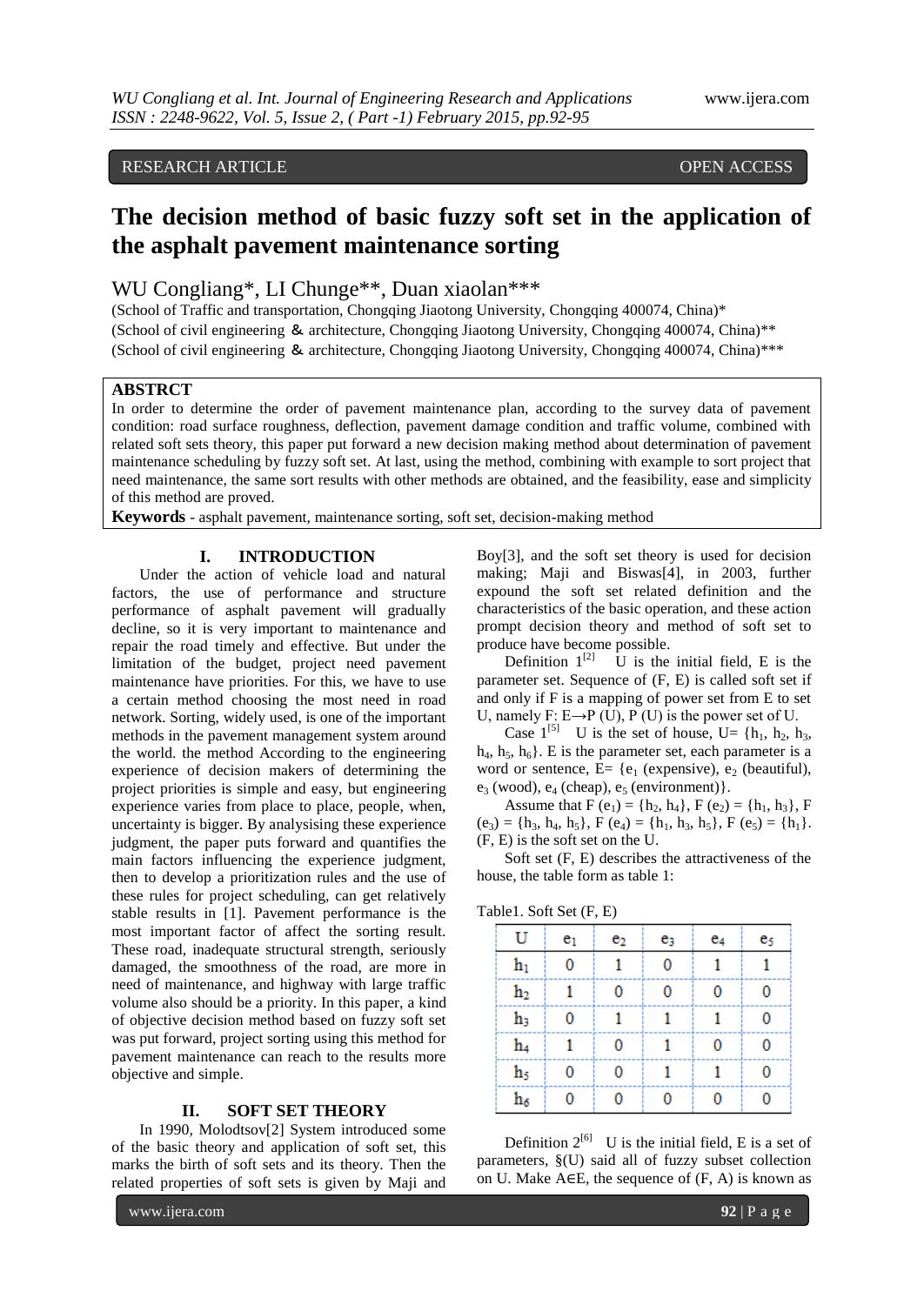a basic fuzzy soft set on U, F is a mapping, F:  $A\rightarrow$  $\S$ <sub>(U)</sub>.

In other words, a fuzzy soft set is Parameter set composed of fuzzy subsets on field U. if  $ε∈A$ . F  $(ε)$ can be regarded as A fuzzy soft set of the ε approximation of fuzzy set (F, A).

Case  $2^{5}$  U is the set of house,  $U = \{h_1, h_2, h_3,$  $h_4$ ,  $h_5$ ,  $h_6$ }. E is the set parameters, and each parameter is a word or a sentence,  $E = \{e_1$ (expensive),  $e_2$  (beautiful),  $e_3$  (wood),  $e_4$  (cheap),  $e_5$ (environment)}.

Assume that F (e<sub>1</sub>) = {0.5/h<sub>1</sub>, 1.0/h<sub>2</sub>, 0.4/h<sub>3</sub>, 1.0/h<sub>4</sub>,  $0.3/h_5$ ,  $0.0/h_6$ ,

 $F (e_2) = \{1.0/h_1, 0.4/h_2, 1.0/h_3, 0.4/h_4, 0.6/h_5, 0.8/h_6\},$  $F (e_3) = \{0.2/h_1, 0.3/h_2, 1.0/h_3, 1.0/h_4, 1.0/h_5, 0.0/h_6\},$  $F (e_4) = \{1.0/h_1, 0.0/h_2, 1.0/h_3, 0.2/h_4, 1.0/h_5, 0.2/h_6\},$  $F (e_5) = \{1.0/h_1, 0.1/h_2, 0.5/h_3, 0.3/h_4, 0.2/h_5, 0.3/h_6\}.$ (F, E) is the basic fuzzy soft set on U.

Fuzzy soft set (F, E) describes The attractiveness of the house to buyers, in order to facilitate the computer store, (F, E) will be said with the form, according to table 2:

Table2. Basic fuzzy Soft Set (F, E)

| U              | e <sub>1</sub> | e <sub>2</sub>    | e3        | e4        | es    |
|----------------|----------------|-------------------|-----------|-----------|-------|
| h1             | 0.5            | 1.0               | 0.2       | 1.0       | 1.0   |
| $\mathbf{h}_2$ | 1.0            | 0.4               | 0.3       | 0.0       | 0.1   |
| hą             | 0.4            | $\vert 1.0 \vert$ | $\pm 1.0$ | $\pm 1.0$ | - 0.5 |
| h4             | 1.0            | 0.4               | $\pm 1.0$ | 0.2       | 0.3   |
| h5             | 0.3            | $\vert 0.6 \vert$ | 1.0       | 1.0       | 0.2   |
| h۵             | 0.0            | 0.8               | 0.0       | 0.2       | 0.3   |

#### **III. THE DECISION METHOD OF MULTI-ATTRIBUTE FUZZY SOFT SET**

Assuming that the pavement need maintenance or reconstruction is m within the entire road network, the alternative project sets h=  $\{ h1, h2, \dots, hi \}$ , i $\in \mathbb{m}$ , m= {1, 2**…**, m}, m≥2; the number of index reflecting this project is n, the decision attribute set  $\varepsilon = \{\varepsilon 1,$ ε2,…, εj}, j∈n, n= {1, 2,…, n}, n≥2; D= [rij] m×n is the standardization of decision matrix of the multiple attribute decision making problems, in which rij said attribute values of alternative project hi under the background of the decision attribute εj, rij is conventional fuzzy number, 0≤rij≤1. Alternative project set U= { h1, h2,…, hi } consider a filed, decision attribute set  $E = \{\varepsilon 1, \varepsilon 2, \dots, \varepsilon j\}$  as the parameter set, the general multiple attribute decision making method of basic fuzzy soft set was build, the specific content is as follows:

First of all, the decision attribute usually have different dimensions, orders of magnitude and attribute category (efficiency attribute and cost type attribute). There is no unified metrics between different decision attribute, in order to eliminate the influence on the result of decisions of dimension, orders of magnitude, category, must to standardized the decision attribute values. Efficiency type attribute refers to the attribute of attribute value the larger the better, cost attribute refers to the attribute of attribute value the smaller the better. Using different formulas standardized the two types of attributes: Efficiency attribute index was calculated by the following formula:

$$
r_{ij}\!\!=\!\!\frac{a_{ij}-\!\min\left[\!\ell\!\left[a_{ij}\right]\right)}{\max\left[\!\ell\!\left[a_{ij}\right]\right)-\!\min\left[\!\ell\!\left[a_{ij}\right]\right)}
$$

Cost type attribute index according to the following formula:

$$
r_{ij} = \frac{\max\left[\left(a_{ij}\right) - a_{ij}\right]}{\max\left[\left(a_{ij}\right) - \min\left[\left(a_{ij}\right)\right]}
$$

 $i=1,2,...,m$ ;  $j=1,2,...,n$ 

The decision-making information matrix  $V=$ (aij)m×n form original data was converted into standardized matrix  $D = (rij)$  m $\times n$ , then according to the decision matrix  $D = (rij)$  m×n build basic fuzzy soft set (F, E). Based on domain objects, the mapping  $F$  of basic fuzzy soft set $(F, E)$  can be said in the binary table. As table 3:

Table3. The tabular form of basic fuzzy Soft Set (F, E)

| U         | $\epsilon_1$ | $\varepsilon_2$ | ε3              | <br>Si       |
|-----------|--------------|-----------------|-----------------|--------------|
| $h_1$     | $r_{11}$     | $r_{12}$        | r <sub>13</sub> | <br>$r_{1j}$ |
| $h_2$     | $r_{21}$     | $r_{22}$        | 123             | <br>$r_{2j}$ |
| h3        | 131          | 132             | 133             | <br>13j      |
|           |              |                 |                 | <br>         |
| $\rm h_i$ | $r_{i1}$     | $r_{i2}$        | ſ <sub>i3</sub> | <br>Łü       |

Table {h1, h2,…, hi} is field, namely all alternatives of the multiple attribute decision making problems; ε1,ε2,…, εj as the parameter set, namely all decision attribute of the multiple attribute decision making problems; rij said attribute value of decisionmaking objects (alternatives) hi about the parameter (decision attribute) εj.

Secondly, according to the data in table 3, calculate choice value Ci of decision-making object hi of the basic fuzzy soft set (F, E). Option value calculated by the next equation:

 $C_i = \sum_{k=1}^m r$ k=1 ij ···················(Equation 1)

Where rij means fuzzy comprehensive evaluation value of object hi about parameter εj, m said the number of parameters.

Finally, according to the choice value of all decision-making object, calculated decision values ri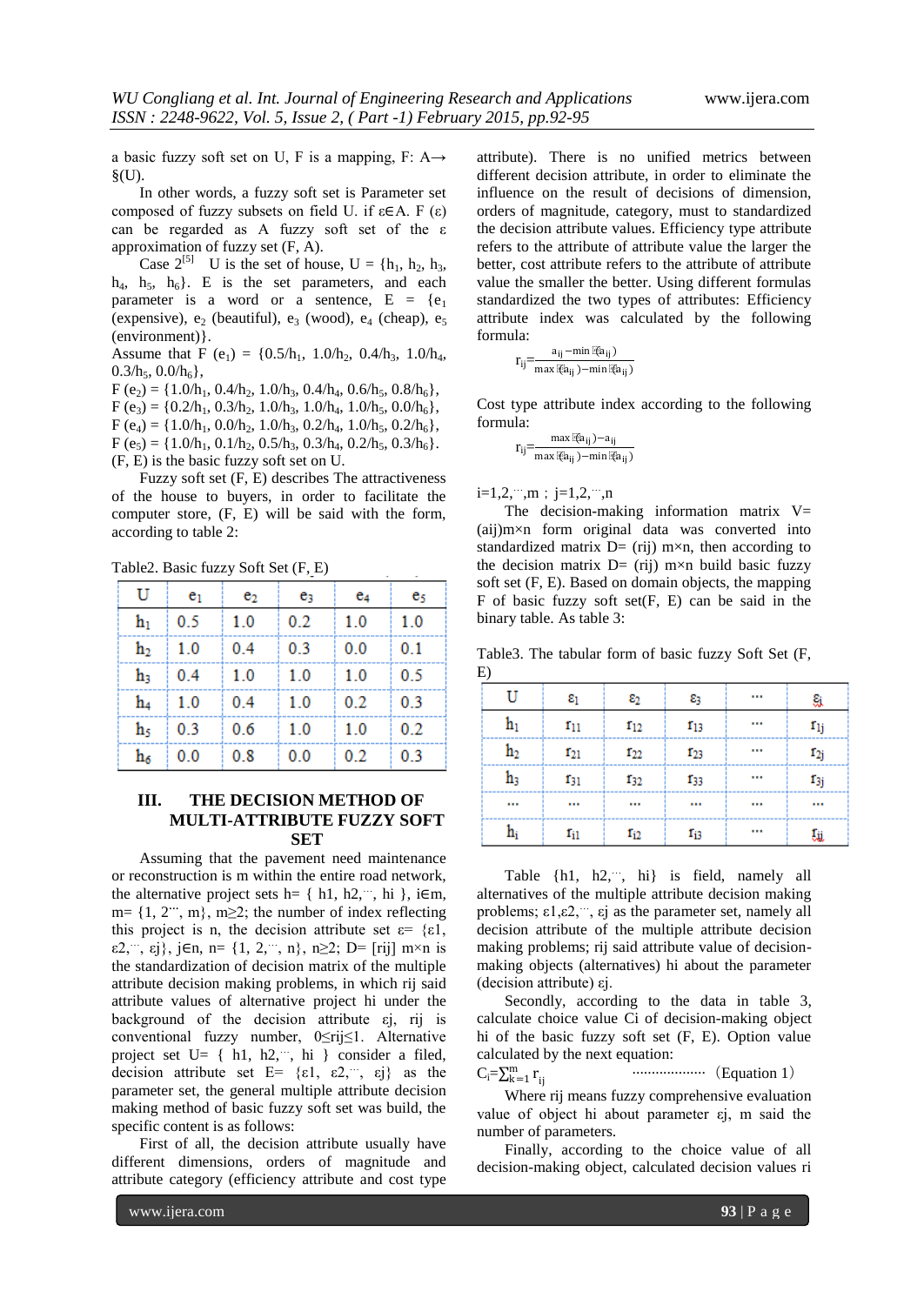of decision object (alternatives) hi (∀ hi∈U). Decision value ri were calculated by the next equation:

$$
r_i = \sum_{h_j \in U} (c_i - c_j) \qquad \qquad \dots \dots \qquad \text{(Equation 2)}
$$

The larger of ri, the better of the pavement performance, so the object have minimal decision value ri should be maintained at the earliest.

#### **IV. APPLICATION**

The feasibility and effectiveness of basic fuzzy soft set multiple attribute decision making method be verified by the example of road maintenance decision problem in the paper [7].

The survey data of asphalt pavement using state in a region as table 4, sorting the 5 need maintenance road.

In the four decision attribute deflection and IRI belongs to the cost index, the pavement condition index PCI and traffic are efficiency index.

The data of decision attribute value dealing with the standardization of the five alternatives such as in table 5.

| road | deflection            | IRI    |     | Traffic                  |  |
|------|-----------------------|--------|-----|--------------------------|--|
|      | $(10^{-2}/\text{mm})$ | (m/km) | PCI | (vehicles/day and night) |  |
|      | 100                   | 10     | 56  | 1500                     |  |
| 2    | 110                   | 13     | 50  | 2000                     |  |
| ٩    | 105                   | 12     | 60  | 2300                     |  |
|      | 112                   | 15     | 50  | 2500                     |  |
|      | 100                   | 16     | 49  | 2500                     |  |

Table4. The data of road states

Table5. Alternative decision making attribute value

| road | deflection | IRI    | PCI     | Traffic |
|------|------------|--------|---------|---------|
|      |            |        | 0.6363  |         |
| 2    | 0.1666     | 0.5    | 0.09091 | 0.5     |
| ٩    | 0.5833     | 0.666  |         | 0.2     |
|      |            | 0.1666 | 0.09091 |         |
|      |            |        |         |         |

The five alternatives as filed, the four decision attributes as parameter set, basic fuzzy soft set (F, E) can be set up, such as table 6:

Table6. The basic fuzzy Soft Set (F, E)

| ĪΙ             | εı     | ε2     | 83      | 84  |
|----------------|--------|--------|---------|-----|
| h۱             |        |        | 0.6363  |     |
| $\mathbf{h}_2$ | 0.1666 | 0.5    | 0.09091 | 0.5 |
| h3             | 0.5833 | 0.666  |         | 02  |
| h4             |        | 0.1666 | 0.09091 |     |
| h٠             |        |        |         |     |

In the table, filed is the five alternatives, namely U =  $\{h1, h2, h3, h4, h5, \}$ ; Parameter set E is the four decision attribute, namely  $E = \{\varepsilon_1, \varepsilon_2, \varepsilon_3, \varepsilon_4\}$ ,  $\varepsilon_1$  said deflection value, ε2 said IRI, ε3 said PCI, ε4 said traffic.

So according to the data table 6, calculate by the equation one the choice value Ci of the five alternatives hi (∀ hi ∈U):

 $C_1 = 3.6364$ ,  $C_2 = 1.2576$ ,  $C_3 = 2.45$ ,  $C_4 = 0.2576$ ,  $C_5 = 1$ 

According to the choice value of the five roads, calculate by the formula two the decision values  $r_i$  of the 5 alternatives  $h_i$  ( $\forall$  hi $\in$ U):

 $r_1=9.58$ ,  $r_2=-2.31$ ,  $r_3=3.65$ ,  $r_4=-7.32$ ,  $r_5=-3.60$ According to the above decision value size:  $r_4 < r_5 <$  $r_2 < r_3 < r_1$ , so the order of road maintenance plan is:  $r_4 \rightarrow r_5 \rightarrow r_2 \rightarrow r_3 \rightarrow r_1$ . That is to say, under the condition of the limited funding, road 4 should be maintained at the earliest.

#### **V. CONCLUSIONS**

This paper obtained the same sequence of maintenance with the literature [7], but the multiple attribute decision making method in the literature [7] need complex computation, this multiple attribute